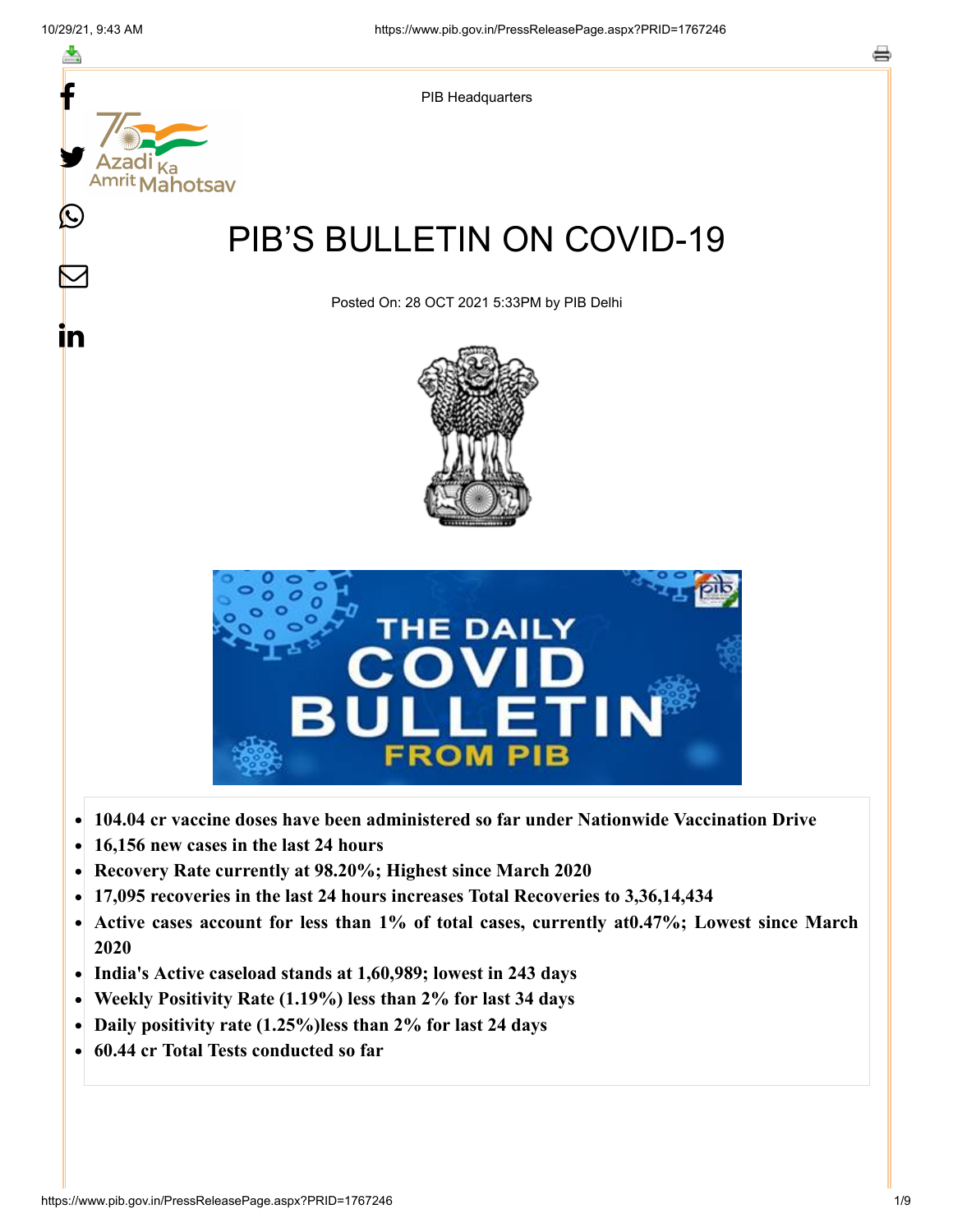f

y.

 $\bigcirc$ 

 $\color{red} \boxtimes$ 

in

**#Unite2FightCorona #IndiaFightsCorona**

#### **PRESS INFORMATION BUREAU**

## **MINISTRY OF INFORMATION & BROADCASTING**

#### **GOVERNMENT OF INDIA**



# **India's VACCINATION drive** crosses 104.04 CRORE mark of administered doses.

#We4Vaccine #LargestVaccinationDrive

O/COVIDNewsByMIB O/MIB\_India O/MIB\_Hindi O/inbministry O/inbministry O/mib\_india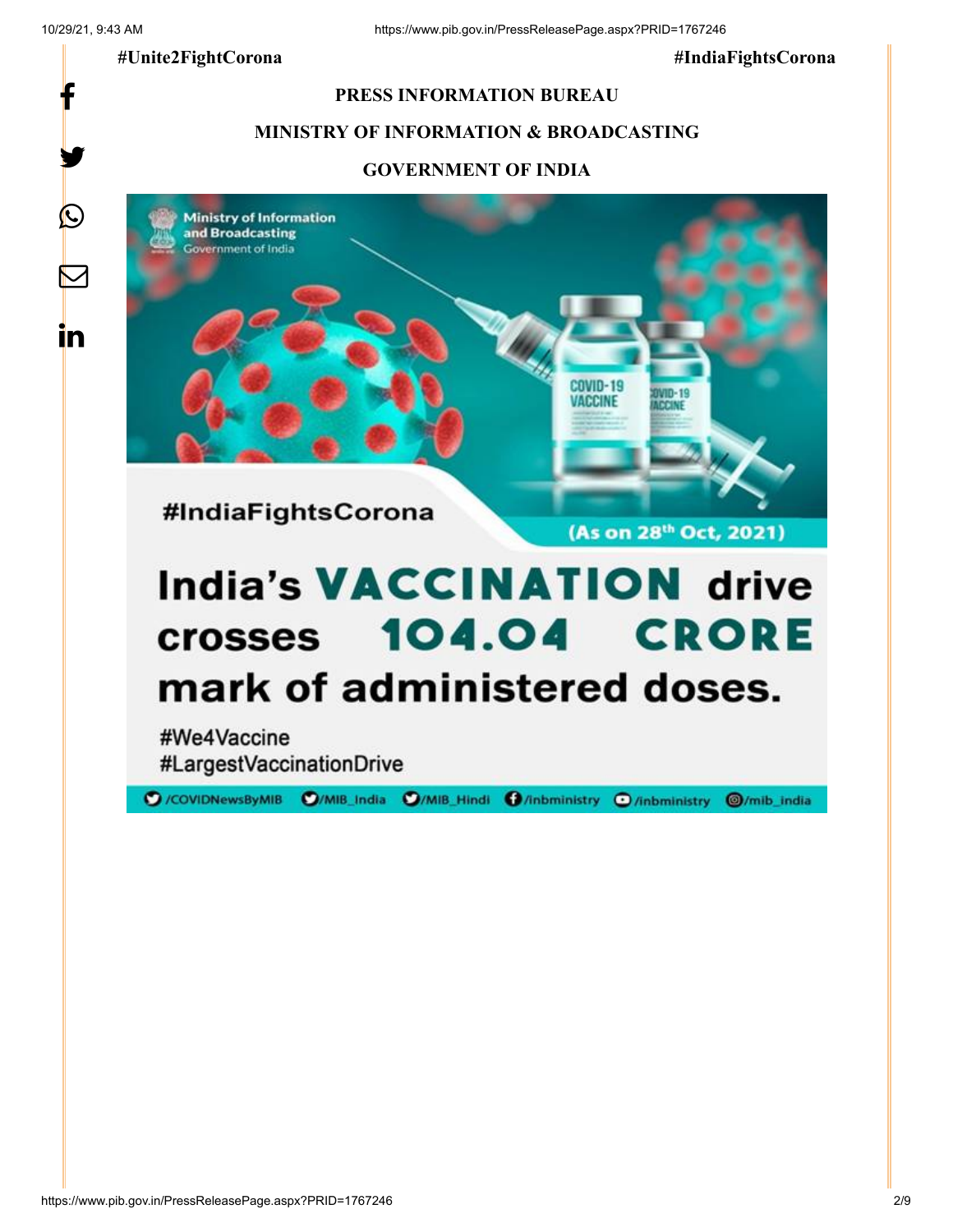10/29/21, 9:43 AM https://www.pib.gov.in/PressReleasePage.aspx?PRID=1767246



# **COVID-19 Update**

# **India's Cumulative COVID-19 Vaccination Coverage exceeds 104.04 Cr**

**Recovery Rate currently at 98.20%; Highest since March 2020**

**16,156 New Cases reported in the last 24 hours**

**India's Active Caseload (1,60,989) is lowest in 243 days**

**Weekly Positivity Rate (1.19%) less than 2% for last 34 days**

With the administration of **49,09,254** vaccine doses in the last 24 hours, India's COVID-19 vaccination coverage has exceeded **104.04 Cr (1,04,04,99,873)** as per provisional reports till 7 am today. This has been achieved through 1,03,62,667sessions.

The break-up of the cumulative figure as per the provisional report till 7 am today include:

| <b>HCWs</b> | $1st$ Dose           | 1,03,78,578 |
|-------------|----------------------|-------------|
|             | $2nd$ Dose           | 91,82,272   |
|             | 1 <sup>st</sup> Dose | 1,83,70,444 |
| <b>FLWs</b> | $2nd$ Dose           | 1,58,24,383 |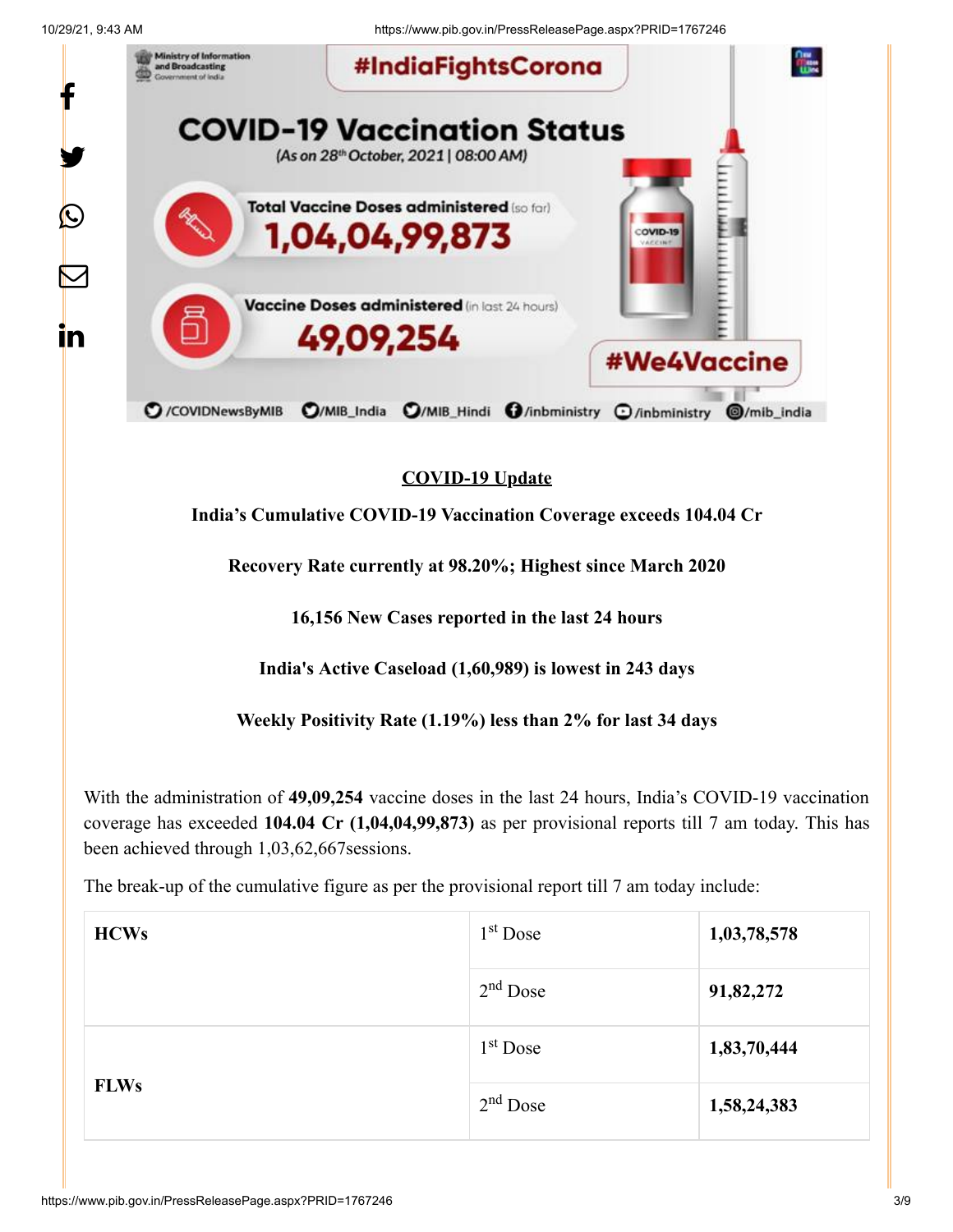| f                                          |                       | $1st$ Dose | 41,26,09,938   |
|--------------------------------------------|-----------------------|------------|----------------|
| Y                                          | Age Group 18-44 years | $2nd$ Dose | 13,34,07,626   |
|                                            |                       | $1st$ Dose | 17,33,06,910   |
| $\bm{\mathsf{O}}$<br>Age Group 45-59 years |                       | $2nd$ Dose | 9,35,00,396    |
| in                                         |                       | $1st$ Dose | 10,88,31,281   |
|                                            | Over 60 years         | $2nd$ Dose | 6,50,88,045    |
|                                            | <b>Total</b>          |            | 1,04,04,99,873 |

The recovery of **17,095** patients in the last 24 hours has increased the cumulative tally of recovered patients (since the beginning of the pandemic) to **3,36,14,434.**

Consequently, India's recovery rate stands at **98.20%**. Recovery Rate is currently at its highest peak since March 2020.



Sustained and collaborative efforts by the Centre and the States/UTs continue the trend of less than 50,000 Daily New Cases that is being reported for 123 consecutive days now.

**16,156 new cases** were reported in the last 24 hours.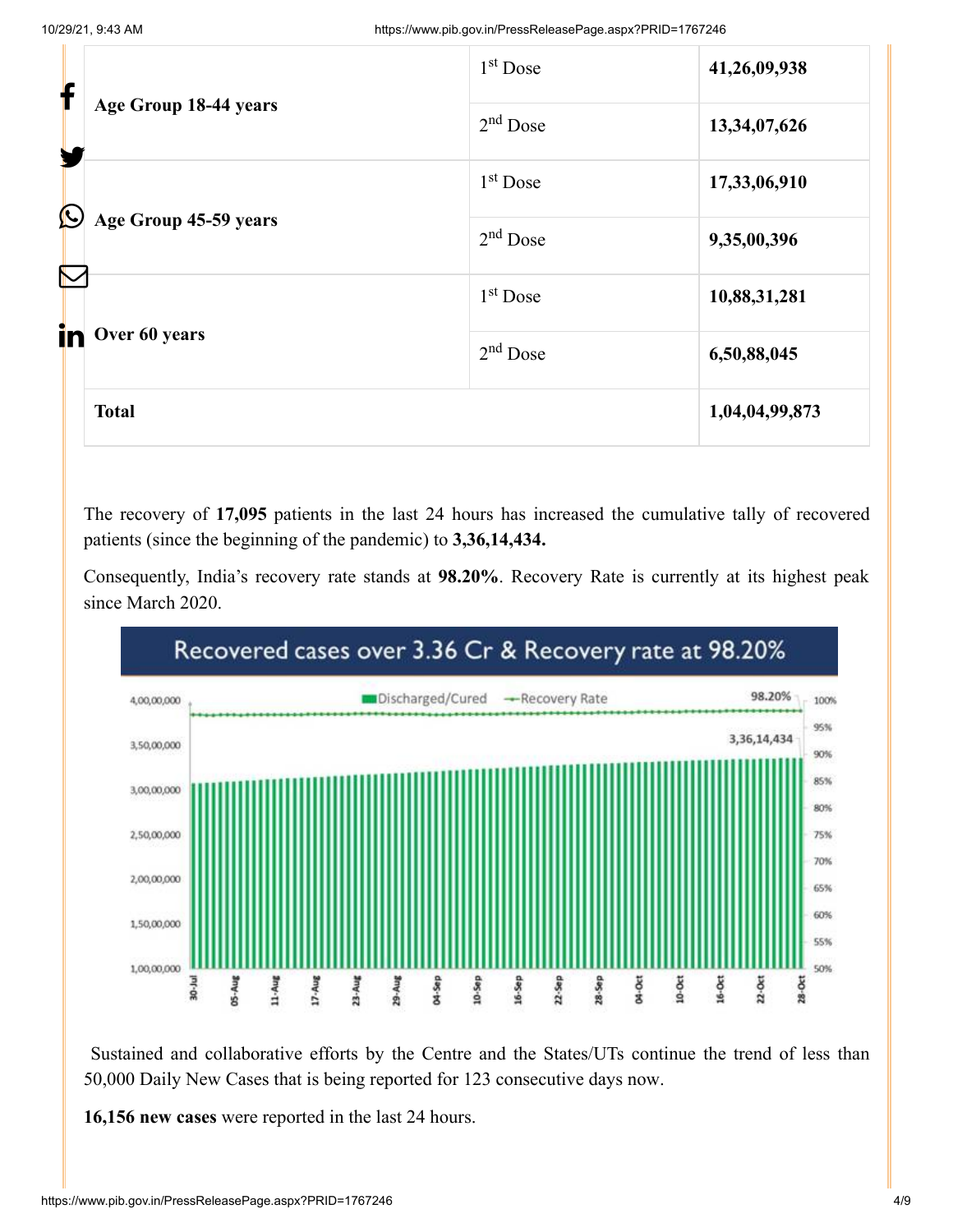10/29/21, 9:43 AM https://www.pib.gov.in/PressReleasePage.aspx?PRID=1767246



The Active Caseload is presently at **1,60,989 which is lowest in 243 days.**Active cases presently constitute **0.47%** of the country's total Positive Cases, which **is lowest since March 2020.**



The testing capacity across the country continues to be expanded. The last 24 hours saw a total of12,90,900tests being conducted. India has so far conducted over **60.44 Cr (60,44,98,405**) cumulative tests.

While testing capacity has been enhanced across the country, **Weekly Positivity Rate at 1.19% remains less than 2% for the last 34 days now.** The **Daily Positivity rate reported to be 1.25%.** The daily Positivity rate has remained below 2% for last 24 days and below 3% for 59 consecutive days now.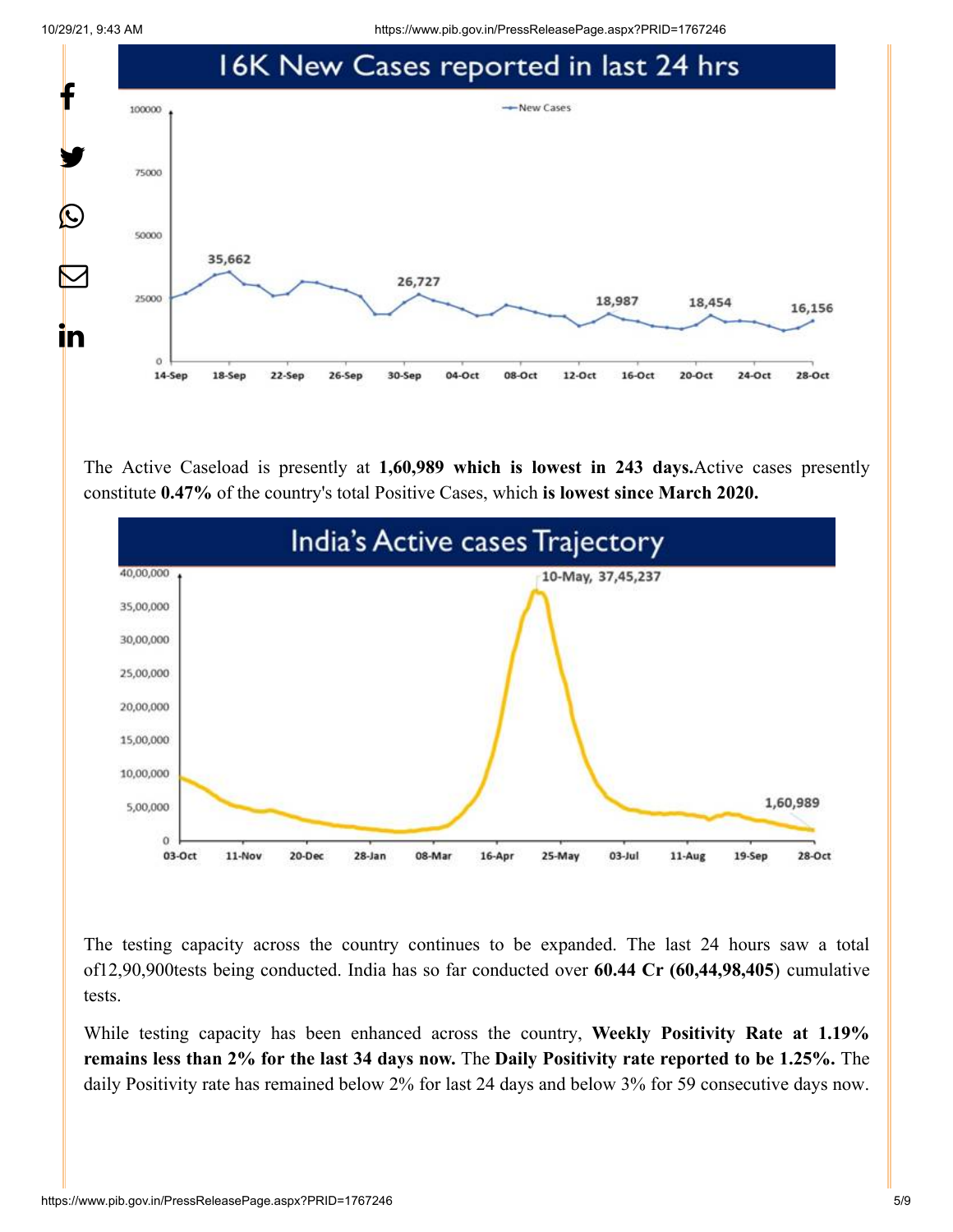

<https://pib.gov.in/PressReleasePage.aspx?PRID=1767082>

## **Update on COVID-19 Vaccine Availability in States/UTs**

#### **More than 108Crore vaccine doses provided to States/UTs**

## **More than 11.81 Crore balance and unutilized vaccine doses still available with States/UTs**

The Union Government is committed to accelerating the pace and expanding the scope of COVID-19 vaccination throughout the country. The new phase of universalization of COVID-19 vaccination commenced from 21<sup>st</sup> June 2021. The vaccination drive has been ramped up through availability of more vaccines, advance visibility of vaccine availability to States and UTs for enabling better planning by them, and streamlining the vaccine supply chain.

As part of the nationwide vaccination drive, Government of India has been supporting the States and UTs by providing them COVID Vaccines free of cost. In the new phase of the universalization of the COVID19 vaccination drive, the Union Government will procure and supply (free of cost) 75% of the vaccines being produced by the vaccinemanufacturers in the country to States and UTs

| <b>VACCINE DOSES</b>     | (As on 28 <sup>th</sup> October 2021) |
|--------------------------|---------------------------------------|
| <b>SUPPLIED</b>          | 1,08,00,35,085                        |
| <b>BALANCE AVAILABLE</b> | 11,81,18,421                          |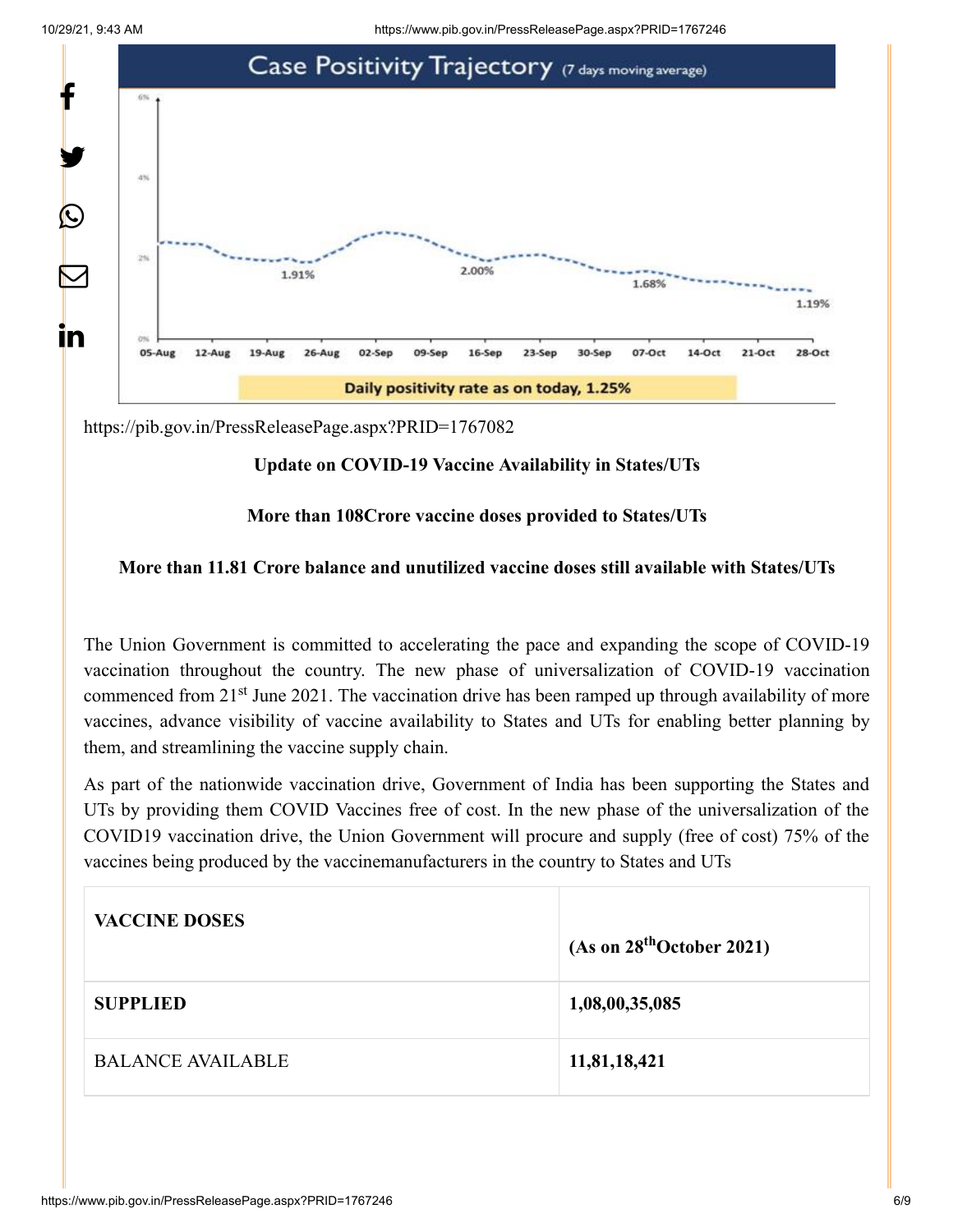IY)

 $\bf \nabla$ 

in

| More than 108 crore (1,08,00,35,085) vaccine doses have been provided to States/UTs so far through |
|----------------------------------------------------------------------------------------------------|
| Govt of India (free of cost channel) and through direct state procurement category.                |
|                                                                                                    |

More than **11.81 Cr (11,81,18,421)** balance and unutilized COVID Vaccine doses are still available with the States/UTs to be administered

<https://pib.gov.in/PressReleasePage.aspx?PRID=1767080>

# **Important Tweets**

[#IndiaFightsCorona:](https://twitter.com/hashtag/IndiaFightsCorona?src=hash&ref_src=twsrc%5Etfw)

✅Active caseload further declines at 1.60 lakh

✅Active cases constitute 0.47% of total cases

✅Weekly positivity rate drops to less than 5%, currently at 1.19[%#Unite2FightCorona](https://twitter.com/hashtag/Unite2FightCorona?src=hash&ref_src=twsrc%5Etfw) [#StayHomeStaySafe](https://twitter.com/hashtag/StayHomeStaySafe?src=hash&ref_src=twsrc%5Etfw)

3/4 [pic.twitter.com/svUBCjNnsr](https://t.co/svUBCjNnsr)

— #IndiaFightsCorona (@COVIDNewsByMIB) [October 28, 2021](https://twitter.com/COVIDNewsByMIB/status/1453600145048674307?ref_src=twsrc%5Etfw)

[#IndiaFightsCorona:](https://twitter.com/hashtag/IndiaFightsCorona?src=hash&ref_src=twsrc%5Etfw)

[#COVID19](https://twitter.com/hashtag/COVID19?src=hash&ref_src=twsrc%5Etfw) UPDATE (As on 28th October, 2021)

✅16,156 new cases in the last 24 hours

✅Daily positivity rate reported to be 1.25[%#Unite2FightCorona](https://twitter.com/hashtag/Unite2FightCorona?src=hash&ref_src=twsrc%5Etfw) [#StaySafe](https://twitter.com/hashtag/StaySafe?src=hash&ref_src=twsrc%5Etfw)

1/4 [pic.twitter.com/OJfit1vH1p](https://t.co/OJfit1vH1p)

— #IndiaFightsCorona (@COVIDNewsByMIB) [October 28, 2021](https://twitter.com/COVIDNewsByMIB/status/1453600127214505987?ref_src=twsrc%5Etfw)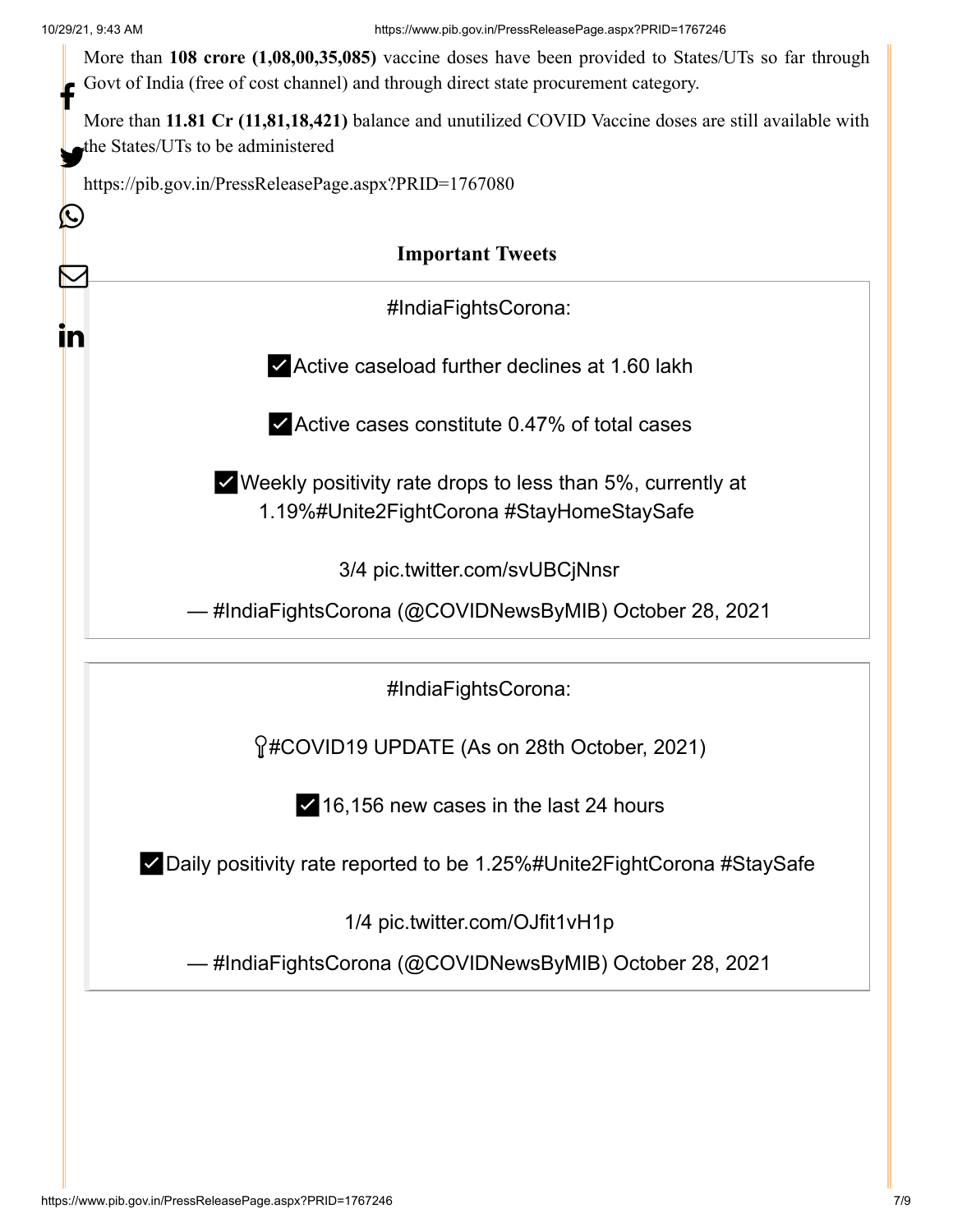| Protal #COVID19 Cases in India (as on October 28, 2021)<br>▶98.20% Cured/Discharged/Migrated (3,36,14,434)<br>▶ $0.47\%$ Active cases (1,60,989)<br>▶ 1.33% Deaths $(4,56,386)$<br>Total COVID-19 confirmed cases = Cured/Discharged/Migrated+Active<br>cases+Deaths#StaySafe pic.twitter.com/2ky11Z63OF<br>— #IndiaFightsCorona (@COVIDNewsByMIB) October 28, 2021<br>#IndiaFightsCorona:<br>$\gamma$ More than 49 lakh (49,09,254) vaccine doses administered in the last<br>24 hours. |
|------------------------------------------------------------------------------------------------------------------------------------------------------------------------------------------------------------------------------------------------------------------------------------------------------------------------------------------------------------------------------------------------------------------------------------------------------------------------------------------|
|                                                                                                                                                                                                                                                                                                                                                                                                                                                                                          |
|                                                                                                                                                                                                                                                                                                                                                                                                                                                                                          |
|                                                                                                                                                                                                                                                                                                                                                                                                                                                                                          |
|                                                                                                                                                                                                                                                                                                                                                                                                                                                                                          |
|                                                                                                                                                                                                                                                                                                                                                                                                                                                                                          |
|                                                                                                                                                                                                                                                                                                                                                                                                                                                                                          |
| $\lvert \rightarrow \rvert$ Together we can win the battle against<br>#COVID19.#We4Vaccine#LargestVaccinationDrive#Unite2FightCorona<br>pic.twitter.com/mlEvwFH7Y4                                                                                                                                                                                                                                                                                                                       |
| — #IndiaFightsCorona (@COVIDNewsByMIB) October 28, 2021                                                                                                                                                                                                                                                                                                                                                                                                                                  |
| #IndiaFightsCorona:                                                                                                                                                                                                                                                                                                                                                                                                                                                                      |
| $\gamma$ India registered more than 17 Thousand (17,095) #COVID19 recoveries in the<br>last 24 hours.                                                                                                                                                                                                                                                                                                                                                                                    |
| ► Together, we can win the battle against COVID-19.                                                                                                                                                                                                                                                                                                                                                                                                                                      |
| →#StaySafe and follow #COVIDAppropriateBehaviour<br>#Unite2FightCorona@MoHFW INDIA pic.twitter.com/0nyBGvP4Mt                                                                                                                                                                                                                                                                                                                                                                            |
| — #IndiaFightsCorona (@COVIDNewsByMIB) October 28, 2021                                                                                                                                                                                                                                                                                                                                                                                                                                  |
|                                                                                                                                                                                                                                                                                                                                                                                                                                                                                          |